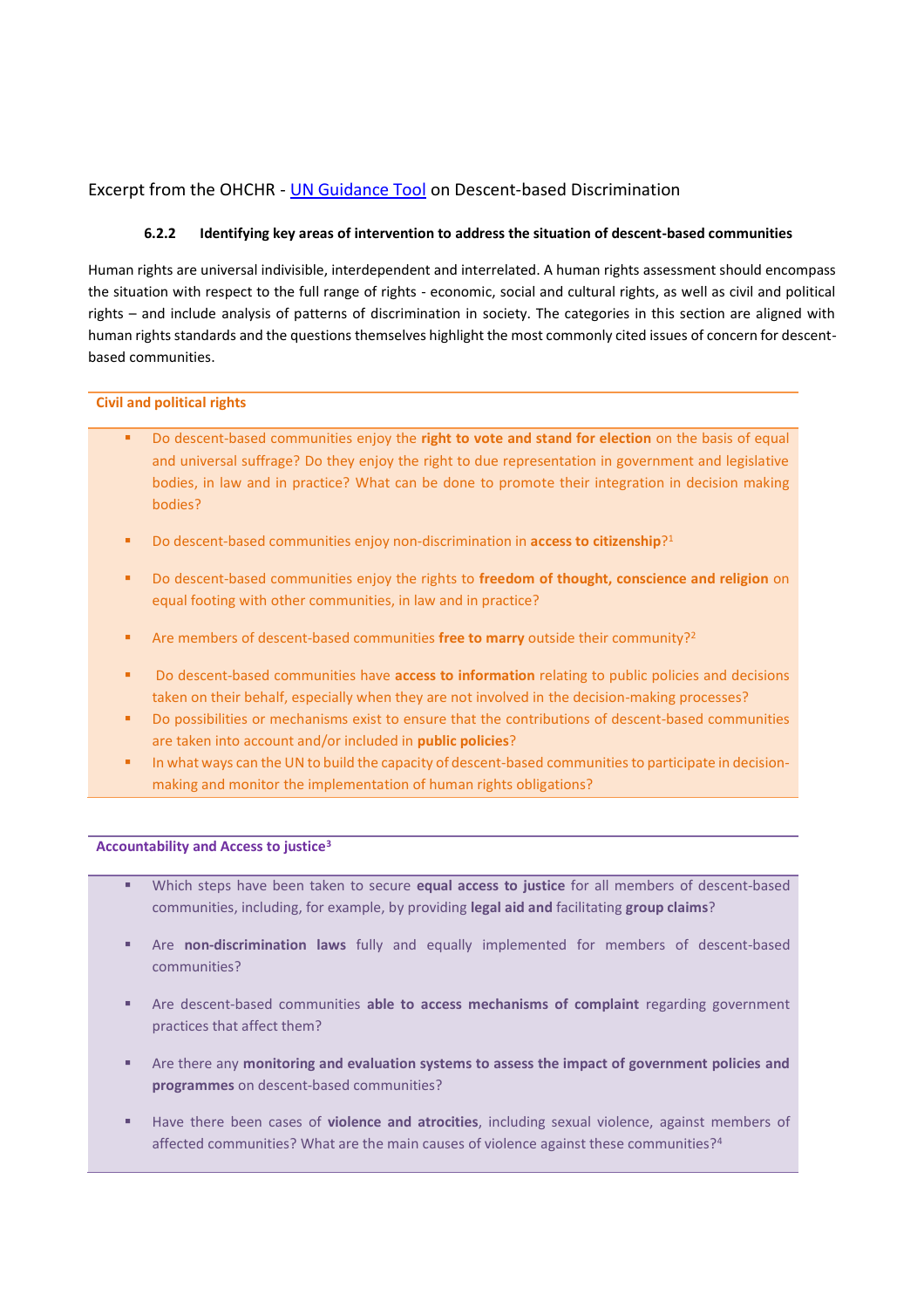- Have there been cases of **gender-based violence** against members of descent-based communities (women, children and men)? In these cases, has there been remedial action (investigation, trial and reparations)?
- Do **NHRIs** receive **complaints** from descent-based communities alleging breach of their rights? How do affected communities use these **mechanisms**?
- Are cases of **violence** and other crimes against descent-based communities systematically **investigated and prosecuted**, and if not, why not? Do descent-based communities have **access to remedies** in a differentiated manner from other communities?
- Do descent-based community members **participate in all civil society initiatives** established by government? Are **law enforcement actors**implicated in incidents of violence and other abuses against descent-based communities? Does the government have in place a system to recruit members of descent-based communities into the police and other law enforcement agencies?
- Are members of descent-based communities and human rights defenders therein, subject to **arbitrary arrests and detentions** and are they otherwise **discriminated against in the criminal justice system?**
- What measures can be taken to **build accountability and capacity for public officials and law enforcement agencies** with a view of preventing injustice against descent-based communities?

#### **Economic, Social and Cultural Rights<sup>5</sup>**

- Do the main social **indicators**, such as hunger, child mortality rates, health conditions, and school enrolment, reflect any particular difference between the conditions of descent-based communities and other groups? What are the differences between women and men from descent-based communities, and between women from descent-based communities and members of the general population?
- Are descent-based communities **segregated** from other members of the population, including in housing, education, employment, and cultural or religious practices? Are descent-based communities subject to other forms of **untouchability practices**? If so, what kinds of practices? What measures are in place to prevent, prohibit and eliminate **practices of segregation** in these and other areas?
- How can the UN help the Government improve **social policies**that support the provision of basic social services for descent-based communities?
- Do descent-based communities have **equal access to markets,<sup>6</sup> employment and income-generating opportunities**? 7 Is there a tendency for women or men belonging to descent-based communities to be concentrated in certain occupations or sectors?<sup>8</sup>
- Do persons belonging to descent-based communities experience or present special **health** concerns? Are they, for example, exposed to particular health risks as a result of their occupations or do incidences of poverty-related diseases or malnutrition affect them differently from the rest of the population? If so, what are the causes? Do women from descent-based communities suffer from a higher incidence of maternal mortality and other reproductive health concerns?<sup>9</sup>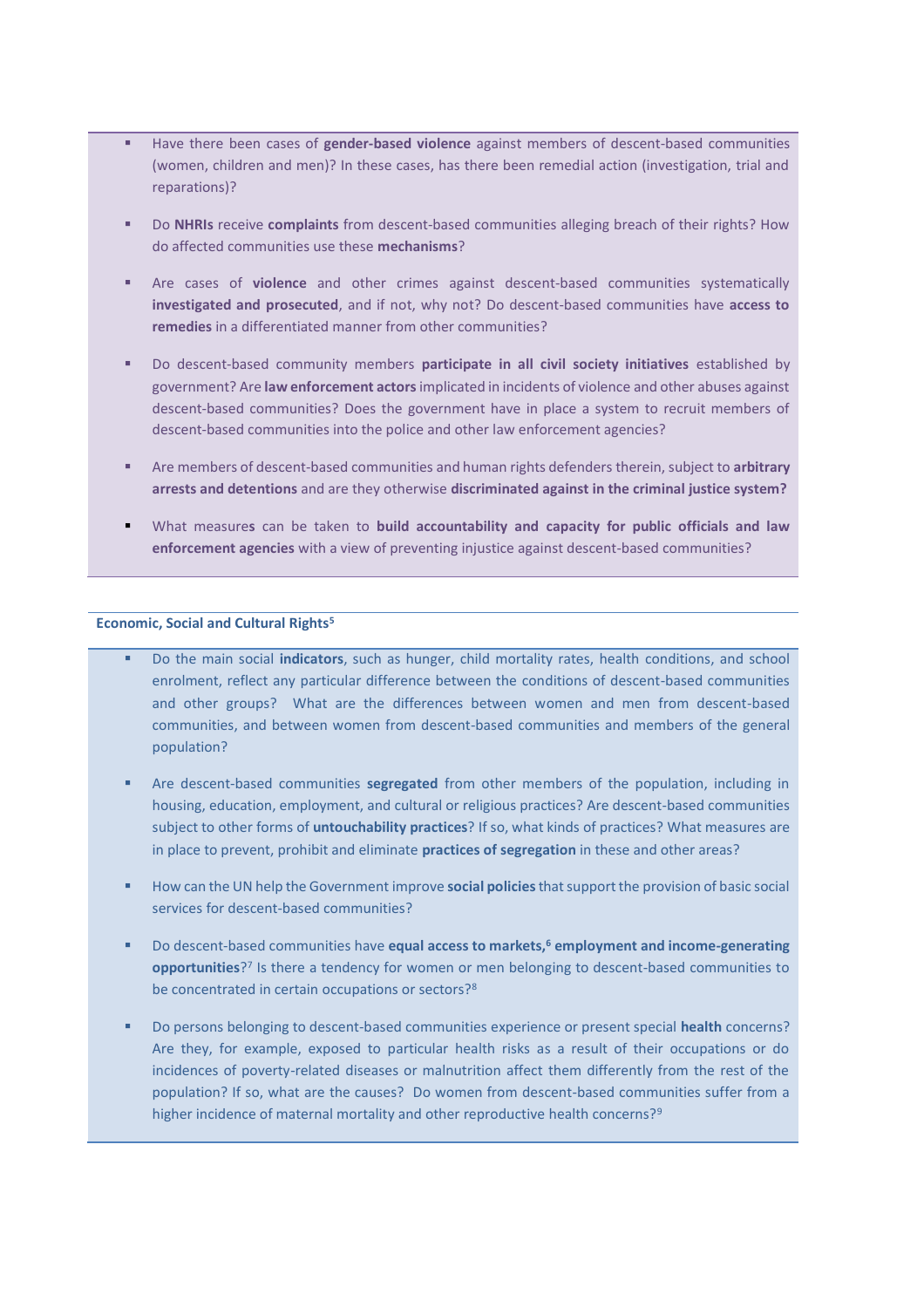- To what extent do persons from descent-based communities enjoy the **right to adequate housing** and how is this enjoyment related to their situation with regard to **access to land and property**? 10
- Do public and private **education** systems include children of all communities on equal footing, including children from descent-based communities? Do children from descent-based communities experience harassment, discrimination and other forms of abuse in public or private educational institutions? Are there systems to monitor the implementation of national laws or policies on right to education and a system to track children who drop out or are at risk of dropping out??<sup>11</sup>
- Do school curricula and teachers' narratives reinforce discriminatory attitudes? Is human rights education included in **textbooks**? What kinds of training do teachers receive to overcome any inherent biases and to ensure integration of children from all communities?
- Can descent-based communities freely express their cultural/religious identities? Are their contributions to cultural life promoted by the State in line with minority rights provisions?

#### Notes

l

<sup>&</sup>lt;sup>1</sup> Refugees, asylum-seekers, stateless persons and IDPs returnees who belong to so called "lower castes" are at further risk of marginalization, and are at heightened risk of experiencing barriers in accessing inter alia birth registration, marriage registration, nationality, health care, education, the right to work, amongst other rights.

<sup>&</sup>lt;sup>2</sup> Rigid social norms of purity and pollution are socially enforced through strict prohibitions on inter-marriage. In many affected countries, strong social barriers remain in place against marriage between "lower" and "higher" castes. Where inter-marriages take place, the condemnation, particularly from dominant castes, can be quite severe, ranging from social ostracism to acts of punitive violence. Cf. UN Doc. A/HRC/14/10, para. 39, and E/EC.4/Sub.2/2004/31, para. 37.

<sup>&</sup>lt;sup>3</sup> See **Chapter 4** on promoting accountability and access to justice for descent-based communities.

<sup>4</sup> Violence, especially against women, is often a tool used by both state and non-state actors to maintain the "low" status of descent-based communities, and may be deployed in response to their assertion of rights.

<sup>5</sup> Information on monitoring economic, social and cultural rights can be found at OHCHR, Manual on Human Rights Monitoring (Chapter 20), available at[: http://www.ohchr.org/Documents/Publications/Chapter20-48pp.pdf](http://www.ohchr.org/Documents/Publications/Chapter20-48pp.pdf) [Accessed 15 September 2015]. See also OHCHR Fact Sheet 33: Frequently Asked Questions about Economic, Social and Cultural Rights, for an explanation of "progressive realization" of these rights, available at: <http://www.ohchr.org/Documents/Publications/FactSheet33en.pdf> [Accessed 16 November 2015]

 $6$  On the issue of equal access to markets, UNCTs could survey how the private sector has responded to descent-based discrimination – e.g. voluntary provisions, openness to further legislation and monitoring of hiring.

 $<sup>7</sup>$  The denial of free choice of employment and the allocation of labour on the basis of one's membership in a particular social group are hallmark</sup> features of descent-based discrimination. Affected communities are often forced to work in "polluting" and degrading occupations, such as manual scavenging, and are subject to exploitative labour arrangements such as bonded, forced, or migratory labor. Children from affected communities are also vulnerable to child labour in these and other areas.

<sup>8</sup> Communities affected by discrimination based on descent are more likely to be forced into occupations that are deemed too filthy or unclean for others to perform. Sanitation jobs—including street cleaning and the handling of human waste and animal carcasses—are functions almost exclusively performed by Dalits in Bangladesh, Sri Lanka, India and Nepal. The Al Akhdam of Yemen is similarly engaged in the disposal of human waste. See also, ILO, "Diversity in the workforce: why it is good for business", available at: [http://www.dalits.nl/pdf/DiversityInTheWorkforce.pdf\[Accessed](http://www.dalits.nl/pdf/DiversityInTheWorkforce.pdf%5bAccessed) 15 September 2015]

<sup>&</sup>lt;sup>9</sup> High levels of poverty and a lack of access to adequate food, water and sanitation all have a cumulative and detrimental impact on health leading to greater incidence of childhood malnutrition and higher maternal mortality rates. Affected communities may face disproportionate occupational health hazards as a consequence of being relegated into professions that involve handling human excrement and animal flesh. Communities affected by descent-based discrimination may also endure a higher burden of disease. As noted by WHO and UNICEF, children of lower socioeconomic class or caste, among other categories, "suffer from cumulative inequities" and are "are subject to higher prevalence rates of pneumonia and diarrhea, and more difficult access to health services despite being in greater need of those services." Health-related concerns are compounded by the fact that affected communities may be denied equal access to health care facilities leaving many of their conditions untreated. WHO and UNICEF, Ending Preventable Child Deaths from Pneumonia and Diarrhea by 2025: The integrated Global Action Plan for Pneumonia and Diarrhea (GAPPD) (2013), p. 17, available at[: http://apps.who.int/iris/bitstream/10665/79200/1/9789241505239\\_eng.pdf?ua=1](http://apps.who.int/iris/bitstream/10665/79200/1/9789241505239_eng.pdf?ua=1) [Accessed 15 September 2015]

<sup>&</sup>lt;sup>10</sup> A lack of access to land, an inability to own land, and forced displacement from land can constitute crucial elements in the subordination of casteaffected communities. See also, E/CN.4/2005/48, para. 62

<sup>&</sup>lt;sup>11</sup> Poverty, combined with the experience of discrimination, drives the deprivation of education for many children from descent-based communities. In many countries, marginalization in education is intrinsically linked to one's "low" status. In Yemen, for example, a staggering 90% of Muhamasheen community members are illiterate. To some extent, these differences in educational attainment stem from wider socio-economic factors, including poverty and lower parental education. But it is also increasingly well-understood that discrimination in schools plays an equally pernicious role, compromising both the quality and availability of education of children from descent-based communities, resulting in high dropout rates and a low representation of these communities in institutions of higher education. In UNESCO, Reaching the Marginalized (2010), available at: